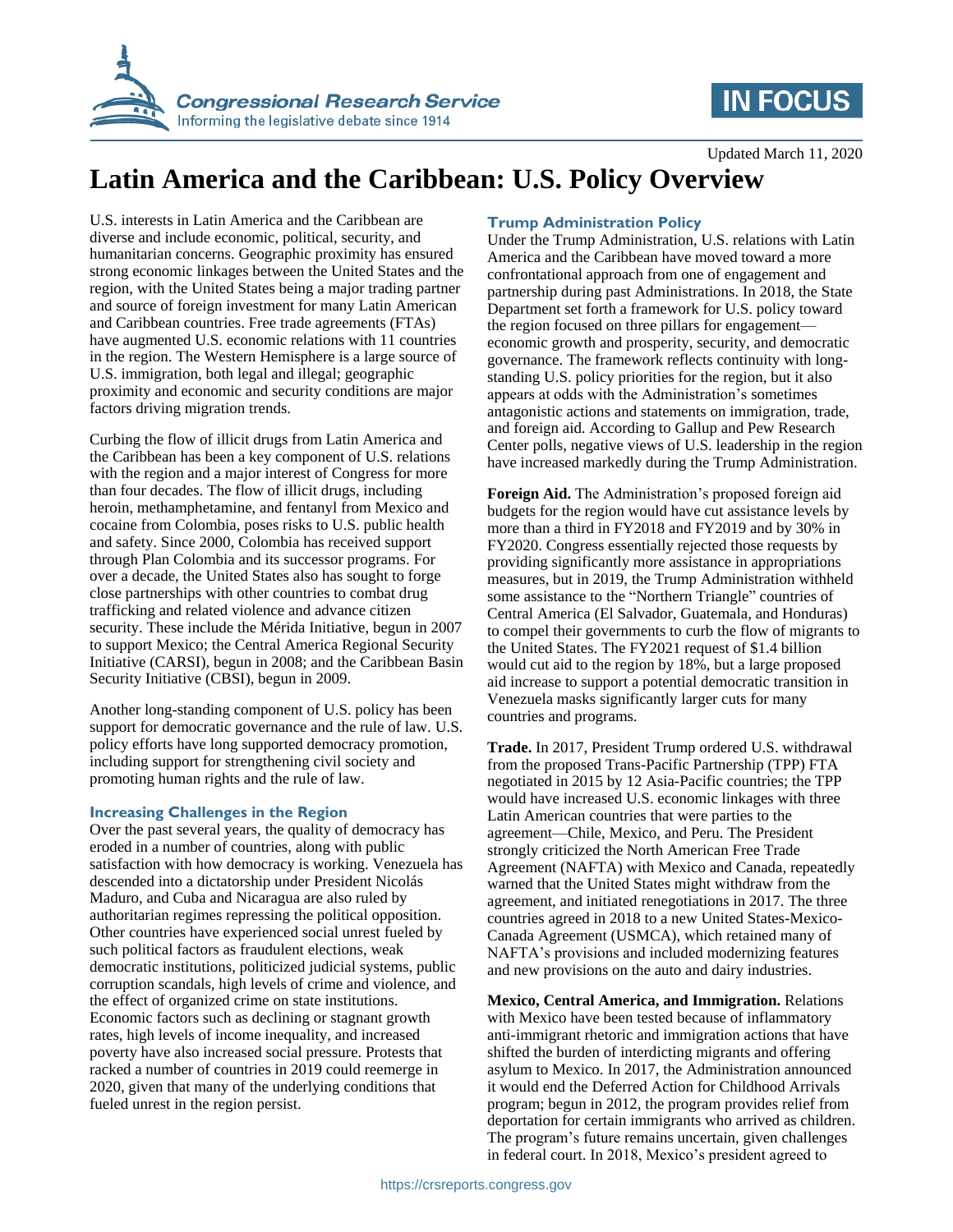allow the United States to return certain non-Mexican migrants to Mexico (pursuant to Migrant Protection Protocols) while awaiting U.S. immigration court decisions.

Other Administration actions on immigration have caused concern in the region. In 2017, the Administration announced plans to terminate Temporary Protected Status (TPS) designations for Nicaragua, Haiti, El Salvador, and Honduras, but federal court challenges have put the terminations on hold.

Unauthorized migration from Central America has increased in recent years, fueled by difficult socioeconomic and security conditions and poor governance. To deter such migration, the Trump Administration implemented a "zero tolerance" policy toward illegal border crossings in 2018 and restrictions on access to asylum at the U.S. border. The Administration has used aid cuts of appropriated assistance and threats of increased U.S. tariffs and taxes on remittances to compel Central American countries and Mexico to curb unauthorized migration to the United States. In 2019, the Administration negotiated "safe third country" agreements with each of the Northern Triangle countries to permit the United States to transfer asylum applicants from third countries to the Northern Triangle countries.

**Venezuela, Cuba, and Nicaragua.** As the situation in Venezuela has deteriorated under the government of President Maduro, the Trump Administration has imposed targeted and broader financial sanctions, including sanctions against the state oil company, the country's main source of income. In January 2019, the Administration recognized the head of Venezuela's National Assembly, Juan Guaidó, as interim president. In September 2019, the United States joined 11 other Western Hemisphere countries to invoke the Rio Treaty to facilitate a regional response to the Venezuelan crisis. The Administration also is providing humanitarian and development assistance for Venezuelans who have fled to other countries, especially Colombia, and for Venezuelans inside Venezuela.

On Cuba, the Trump Administration has abandoned the policy of engagement advanced during the Obama Administration and imposed a series of economic sanctions on Cuba for its poor human rights record and support for the Maduro government in Venezuela. Economic sanctions have included restrictions on travel and remittances, efforts to disrupt oil flows from Venezuela, and authorization (pursuant to Title III of the LIBERTAD Act, P.L. 104-114), of the right to file lawsuits against those trafficking in confiscated property in Cuba. In 2017, the State Department cut the staff of U.S. Embassy Havana by about two-thirds in response to unexplained injuries of U.S. diplomatic staff.

Since political unrest began to grow in Nicaragua in 2018 against the government of President Daniel Ortega, the Trump Administration has employed targeted sanctions against several individuals due to their alleged ties to human rights abuses or significant corruption.

#### **Congressional Action in the 116th Congress**

Congress traditionally has played an active role in policy toward Latin America and the Caribbean in terms of both legislation and oversight. Given the region's proximity,

U.S. foreign and domestic policy often overlap, particularly in areas of immigration and trade.

The 116<sup>th</sup> Congress completed action on FY2019 foreign aid appropriations when it enacted the Consolidated Appropriations Act, 2019 (P.L. 116-6). in February 2019. Amounts appropriated for key U.S. initiatives and countries exceeded the Administration's request by almost \$600 million. Congress completed action on the FY2020 foreign aid budget in December 2019 when it enacted the Further Consolidated Appropriations Act, 2020 (P.L. 116-94), with amounts for key countries and regional programs once again significantly exceeding the Administration's request. In February 2020, Congress began consideration of the Administration's FY2021 foreign aid request.

In January 2020, Congress completed action on implementing legislation for the USMCA (P.L. 116-113). Before legislative approval, the agreement was amended to address congressional concerns regarding provisions on labor (including enforcement), the environment, dispute settlement, and intellectual property rights.

On Venezuela, in December 2019, Congress enacted the VERDAD Act of 2019 in Division J of P.L. 116-94, which, among its provisions, codifies several sanctions and authorizes humanitarian assistance and support for international election observation and democratic civil society. The measure incorporates provisions from S. 1025 and three March 2019 House-passed bills: H.R. 854; H.R. 920, and H.R. 1477. In July 2019, the House also approved H.R. 549, which would provide TPS to Venezuelans.

The FY2020 National Defense Authorization Act (P.L. 116-92), approved in December 2019, includes provisions on Venezuela and Guatemala and reporting requirements on Brazil, Honduras, Central America and Mexico.

In other action, the House approved H.R. 133 in January 2019, which would promote U.S.-Mexican economic partnership and exchanges; the Senate approved an amended version in January 2020. The House approved H.R. 2615 in July 2019, which would authorize assistance to Central America's Northern Triangle countries to address the root causes of migration. The Senate approved S.Res. 35 in April 2019, expressing support for democratic principles in Bolivia, and S.Res. 447 in January 2020, supporting new elections in Bolivia following October 2019 elections allegedly marred by fraud. Both houses also approved resolutions (H.Res. 441 in July 2019 and S.Res. 277 in October 2019) commemorating the  $25<sup>th</sup>$  anniversary of the 1994 bombing of the Argentine-Israeli Mutual Association in Buenos Aires. In March 2020, the House approved H.Res. 754, expressing support for U.S. efforts to promote democracy and human rights in Nicaragua and increase pressure on the Ortega government.

For more, see CRS Report R46258, *Latin America and the Caribbean: U.S. Policy and Issues in the 116th Congress*.

**Mark P. Sullivan**, Specialist in Latin American Affairs